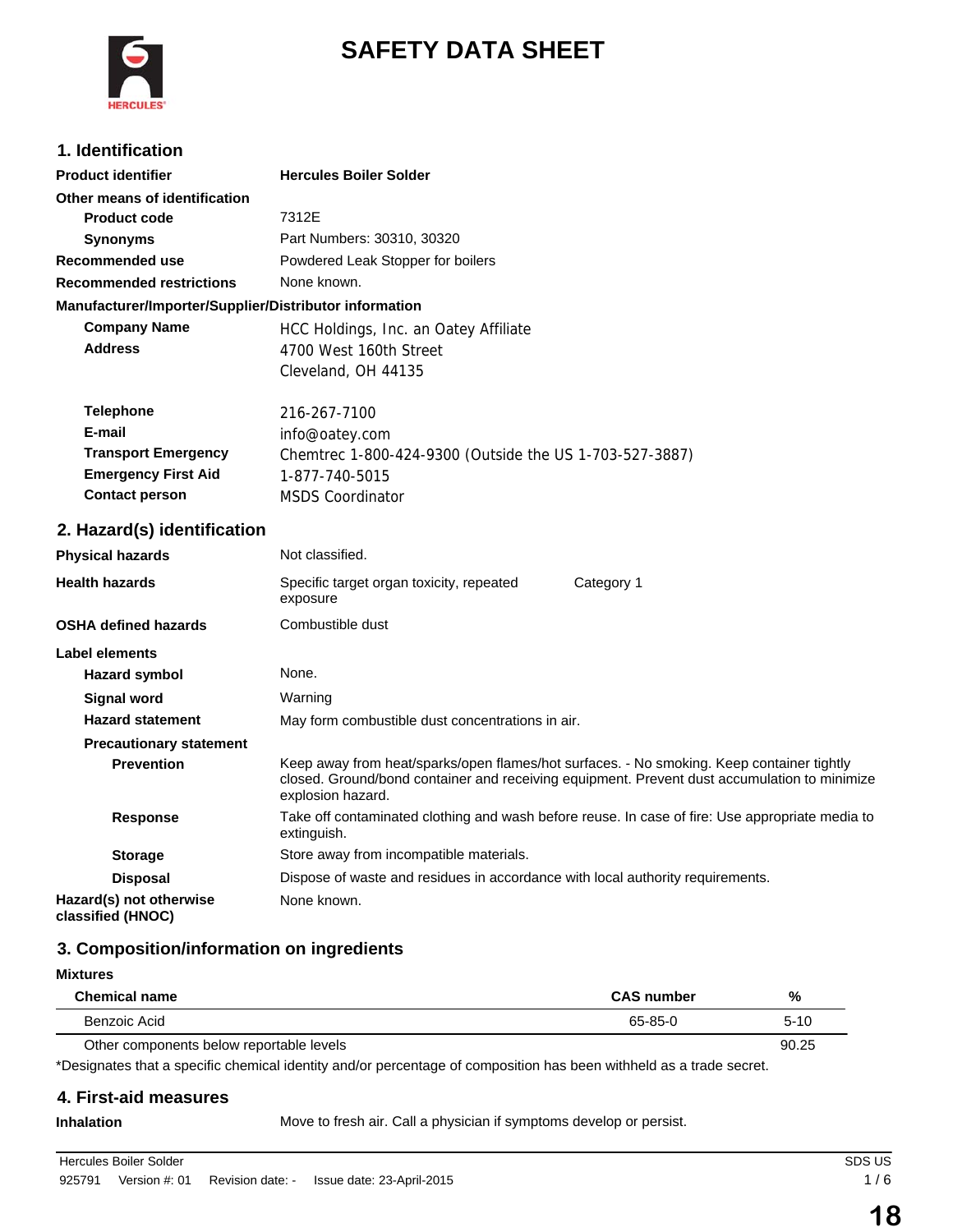| <b>Skin contact</b>                                                          | Wash off with soap and water. Get medical attention if irritation develops and persists.                                                                                                                                                                                                                                                                                                                                                                                                                                                                                                                                                                                    |
|------------------------------------------------------------------------------|-----------------------------------------------------------------------------------------------------------------------------------------------------------------------------------------------------------------------------------------------------------------------------------------------------------------------------------------------------------------------------------------------------------------------------------------------------------------------------------------------------------------------------------------------------------------------------------------------------------------------------------------------------------------------------|
| Eye contact                                                                  | Do not rub eyes. Rinse with water. Get medical attention if irritation develops and persists.                                                                                                                                                                                                                                                                                                                                                                                                                                                                                                                                                                               |
| Ingestion                                                                    | Rinse mouth. Get medical attention if symptoms occur.                                                                                                                                                                                                                                                                                                                                                                                                                                                                                                                                                                                                                       |
| <b>Most important</b><br>symptoms/effects, acute and<br>delayed              | Dusts may irritate the respiratory tract, skin and eyes.                                                                                                                                                                                                                                                                                                                                                                                                                                                                                                                                                                                                                    |
| Indication of immediate<br>medical attention and special<br>treatment needed | Treat symptomatically.                                                                                                                                                                                                                                                                                                                                                                                                                                                                                                                                                                                                                                                      |
| <b>General information</b>                                                   | Ensure that medical personnel are aware of the material(s) involved, and take precautions to<br>protect themselves.                                                                                                                                                                                                                                                                                                                                                                                                                                                                                                                                                         |
| 5. Fire-fighting measures                                                    |                                                                                                                                                                                                                                                                                                                                                                                                                                                                                                                                                                                                                                                                             |
| Suitable extinguishing media                                                 | Apply extinguishing media carefully to avoid creating airborne dust.                                                                                                                                                                                                                                                                                                                                                                                                                                                                                                                                                                                                        |
| Unsuitable extinguishing<br>media                                            | Do not use water jet as an extinguisher, as this will spread the fire.                                                                                                                                                                                                                                                                                                                                                                                                                                                                                                                                                                                                      |
| Specific hazards arising from<br>the chemical                                | Explosion hazard: Avoid generating dust; fine dust dispersed in air in sufficient concentrations and<br>in the presence of an ignition source is a potential dust explosion hazard.                                                                                                                                                                                                                                                                                                                                                                                                                                                                                         |
| Special protective equipment<br>and precautions for firefighters             | Self-contained breathing apparatus and full protective clothing must be worn in case of fire.                                                                                                                                                                                                                                                                                                                                                                                                                                                                                                                                                                               |
| <b>Fire fighting</b><br>equipment/instructions                               | In case of fire and/or explosion do not breathe fumes. Move containers from fire area if you can do<br>so without risk.                                                                                                                                                                                                                                                                                                                                                                                                                                                                                                                                                     |
| <b>Specific methods</b>                                                      | Use standard firefighting procedures and consider the hazards of other involved materials.                                                                                                                                                                                                                                                                                                                                                                                                                                                                                                                                                                                  |
| <b>General fire hazards</b>                                                  | May form combustible dust concentrations in air.                                                                                                                                                                                                                                                                                                                                                                                                                                                                                                                                                                                                                            |
| 6. Accidental release measures                                               |                                                                                                                                                                                                                                                                                                                                                                                                                                                                                                                                                                                                                                                                             |
| Personal precautions,<br>protective equipment and<br>emergency procedures    | Use only non-sparking tools. Keep unnecessary personnel away. Keep people away from and<br>upwind of spill/leak. Dust deposits should not be allowed to accumulate on surfaces, as these may<br>form an explosive mixture if they are released into the atmosphere in sufficient concentration.<br>Wear appropriate protective equipment and clothing during clean-up. Use a NIOSH/MSHA<br>approved respirator if there is a risk of exposure to dust/fume at levels exceeding the exposure<br>limits. Ensure adequate ventilation. Local authorities should be advised if significant spillages<br>cannot be contained. For personal protection, see section 8 of the SDS. |
| <b>Methods and materials for</b><br>containment and cleaning up              | Eliminate all ignition sources (no smoking, flares, sparks, or flames in immediate area). Take<br>precautionary measures against static discharge. Use only non-sparking tools. Avoid dispersal of<br>dust in the air (i.e., clearing dust surfaces with compressed air). Collect dust using a vacuum<br>cleaner equipped with HEPA filter.                                                                                                                                                                                                                                                                                                                                 |
|                                                                              | Large Spills: Wet down with water and dike for later disposal. Shovel the material into waste<br>container. Following product recovery, flush area with water.                                                                                                                                                                                                                                                                                                                                                                                                                                                                                                              |
|                                                                              | Small Spills: Sweep up or vacuum up spillage and collect in suitable container for disposal.                                                                                                                                                                                                                                                                                                                                                                                                                                                                                                                                                                                |
| <b>Environmental precautions</b>                                             | Never return spills to original containers for re-use. For waste disposal, see section 13 of the SDS.<br>Avoid discharge into drains, water courses or onto the ground.                                                                                                                                                                                                                                                                                                                                                                                                                                                                                                     |

## **7. Handling and storage**

| <b>Precautions for safe handling</b> | Minimize dust generation and accumulation. Avoid significant deposits of material, especially on<br>horizontal surfaces, which may become airborne and form combustible dust clouds and may<br>contribute to secondary explosions. Routine housekeeping should be instituted to ensure that<br>dusts do not accumulate on surfaces. Dry powders can build static electricity charges when<br>subjected to the friction of transfer and mixing operations. Provide adequate precautions, such as<br>electrical grounding and bonding, or inert atmospheres. Keep away from heat/sparks/open<br>flames/hot surfaces. - No smoking. Explosion-proof general and local exhaust ventilation. Wear<br>appropriate personal protective equipment. Observe good industrial hygiene practices. |
|--------------------------------------|---------------------------------------------------------------------------------------------------------------------------------------------------------------------------------------------------------------------------------------------------------------------------------------------------------------------------------------------------------------------------------------------------------------------------------------------------------------------------------------------------------------------------------------------------------------------------------------------------------------------------------------------------------------------------------------------------------------------------------------------------------------------------------------|
| Conditions for safe storage,         | Keep containers tightly closed in a dry, cool and well-ventilated place. Store away from                                                                                                                                                                                                                                                                                                                                                                                                                                                                                                                                                                                                                                                                                              |
| including any incompatibilities      | incompatible materials (see Section 10 of the SDS).                                                                                                                                                                                                                                                                                                                                                                                                                                                                                                                                                                                                                                                                                                                                   |

# **8. Exposure controls/personal protection**

| Occupational exposure limits   | No exposure limits noted for ingredient(s).                |
|--------------------------------|------------------------------------------------------------|
| <b>Biological limit values</b> | No biological exposure limits noted for the ingredient(s). |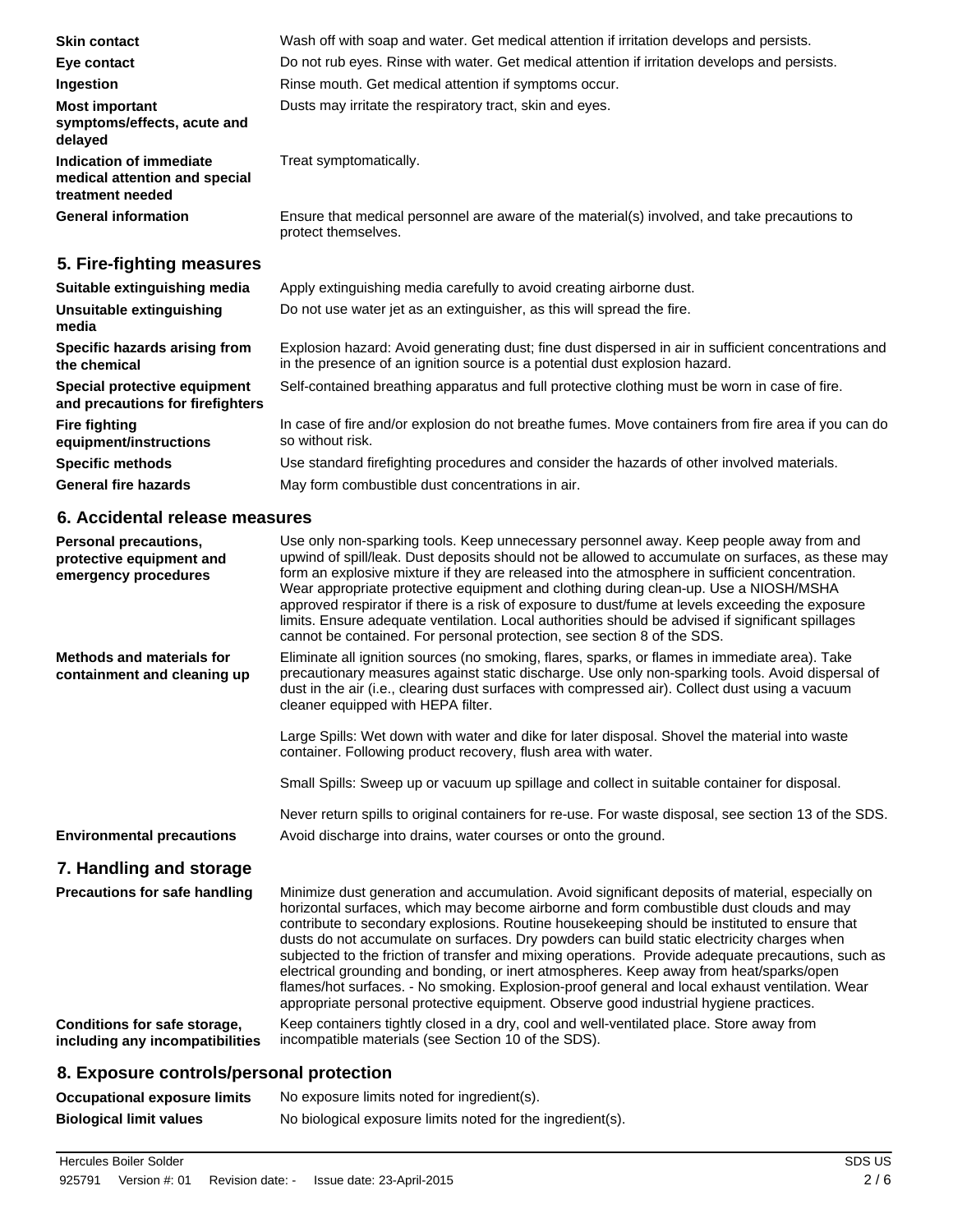| Appropriate engineering<br>controls      | Explosion-proof general and local exhaust ventilation. Good general ventilation (typically 10 air<br>changes per hour) should be used. Ventilation rates should be matched to conditions. If<br>applicable, use process enclosures, local exhaust ventilation, or other engineering controls to<br>maintain airborne levels below recommended exposure limits. If exposure limits have not been<br>established, maintain airborne levels to an acceptable level. |
|------------------------------------------|------------------------------------------------------------------------------------------------------------------------------------------------------------------------------------------------------------------------------------------------------------------------------------------------------------------------------------------------------------------------------------------------------------------------------------------------------------------|
|                                          | Individual protection measures, such as personal protective equipment                                                                                                                                                                                                                                                                                                                                                                                            |
| <b>Eye/face protection</b>               | Wear safety glasses with side shields (or goggles).                                                                                                                                                                                                                                                                                                                                                                                                              |
| <b>Skin protection</b>                   |                                                                                                                                                                                                                                                                                                                                                                                                                                                                  |
| <b>Hand protection</b>                   | Wear appropriate chemical resistant gloves.                                                                                                                                                                                                                                                                                                                                                                                                                      |
| <b>Other</b>                             | Wear suitable protective clothing.                                                                                                                                                                                                                                                                                                                                                                                                                               |
| <b>Respiratory protection</b>            | If engineering controls do not maintain airborne concentrations below recommended exposure<br>limits (where applicable) or to an acceptable level (in countries where exposure limits have not<br>been established), an approved respirator must be worn. Use a NIOSH/MSHA approved respirator<br>if there is a risk of exposure to dust/fume at levels exceeding the exposure limits.                                                                           |
| <b>Thermal hazards</b>                   | Wear appropriate thermal protective clothing, when necessary.                                                                                                                                                                                                                                                                                                                                                                                                    |
| <b>General hygiene</b><br>considerations | When using, do not eat, drink or smoke. Always observe good personal hygiene measures, such<br>as washing after handling the material and before eating, drinking, and/or smoking. Routinely wash<br>work clothing and protective equipment to remove contaminants.                                                                                                                                                                                              |

## **9. Physical and chemical properties**

| Appearance                                        |                |  |
|---------------------------------------------------|----------------|--|
| <b>Physical state</b>                             | Solid.         |  |
| Form                                              | Powder.        |  |
| Color                                             | Light grey     |  |
| Odor                                              | Slight.        |  |
| <b>Odor threshold</b>                             | Not available. |  |
| рH                                                | Not available. |  |
| Melting point/freezing point                      | Not available. |  |
| Initial boiling point and boiling<br>range        | Not available. |  |
| <b>Flash point</b>                                | Not available. |  |
| <b>Evaporation rate</b>                           | Not available. |  |
| Flammability (solid, gas)                         | Not available. |  |
| Upper/lower flammability or explosive limits      |                |  |
| <b>Flammability limit - lower</b><br>$(\% )$      | Not available. |  |
| <b>Flammability limit - upper</b><br>$(\%)$       | Not available. |  |
| Explosive limit - lower (%)                       | Not available. |  |
| Explosive limit - upper (%)                       | Not available. |  |
| Vapor pressure                                    | Not available. |  |
| <b>Vapor density</b>                              | Not available. |  |
| <b>Relative density</b>                           | 1.4            |  |
| Solubility(ies)                                   |                |  |
| <b>Solubility (water)</b>                         | Not available. |  |
| <b>Partition coefficient</b><br>(n-octanol/water) | Not available. |  |
| <b>Auto-ignition temperature</b>                  | Not available. |  |
| <b>Decomposition temperature</b>                  | Not available. |  |
| <b>Viscosity</b>                                  | Not available. |  |
|                                                   |                |  |
| Other information                                 |                |  |

## **10. Stability and reactivity**

**Reactivity** The product is stable and non-reactive under normal conditions of use, storage and transport.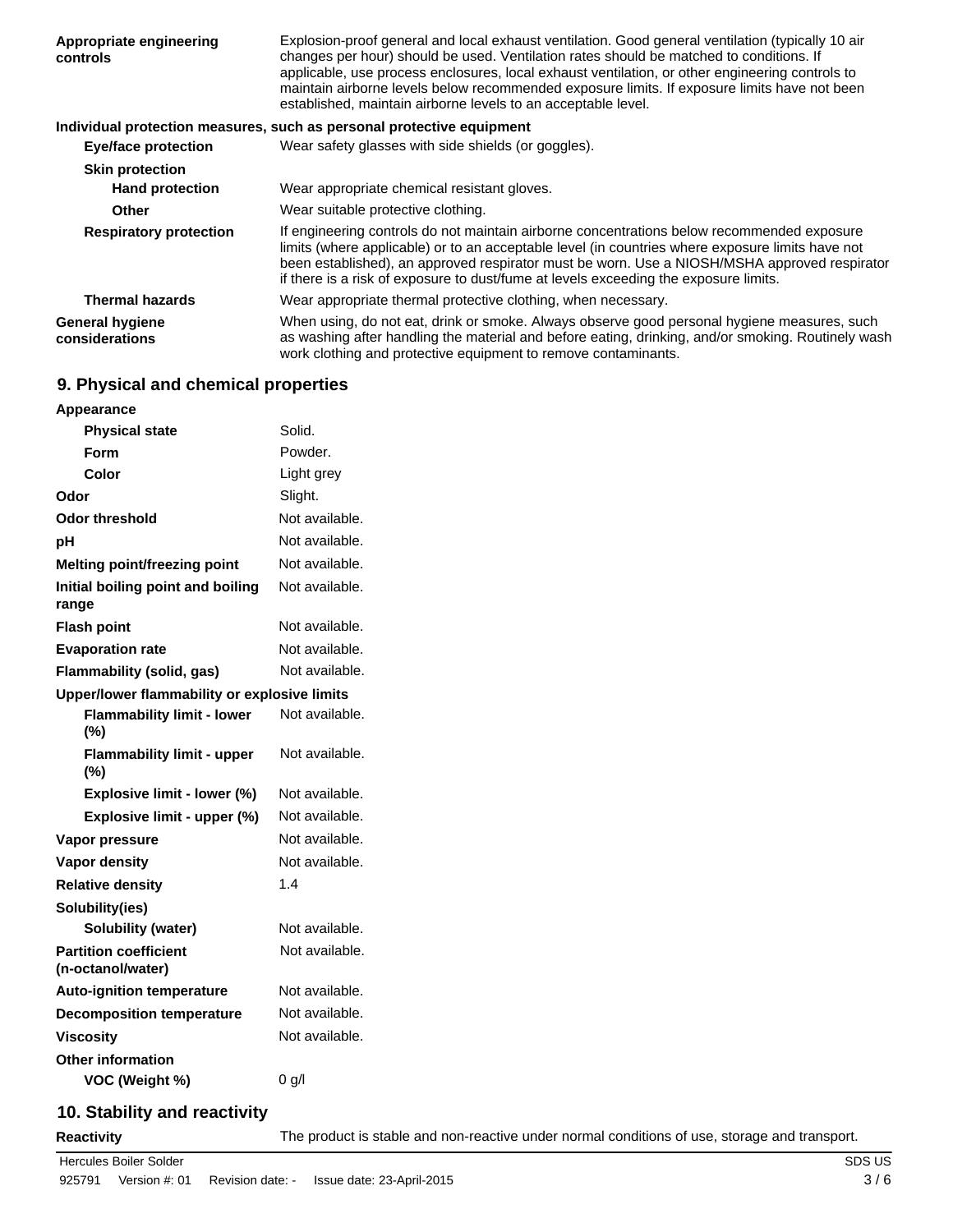| <b>Chemical stability</b>                    | Material is stable under normal conditions.                                                                                    |
|----------------------------------------------|--------------------------------------------------------------------------------------------------------------------------------|
| <b>Possibility of hazardous</b><br>reactions | No dangerous reaction known under conditions of normal use.                                                                    |
| <b>Conditions to avoid</b>                   | Keep away from heat, sparks and open flame. Minimize dust generation and accumulation.<br>Contact with incompatible materials. |
| Incompatible materials                       | Strong oxidizing agents.                                                                                                       |
| <b>Hazardous decomposition</b><br>products   | No hazardous decomposition products are known.                                                                                 |

## **11. Toxicological information**

#### **Information on likely routes of exposure**

| <b>Inhalation</b>                                                                  | Dust may irritate respiratory system.                                                                                                                                                                 |
|------------------------------------------------------------------------------------|-------------------------------------------------------------------------------------------------------------------------------------------------------------------------------------------------------|
| <b>Skin contact</b>                                                                | Dust or powder may irritate the skin.                                                                                                                                                                 |
| Eye contact                                                                        | Dust may irritate the eyes.                                                                                                                                                                           |
| Ingestion                                                                          | Expected to be a low ingestion hazard.                                                                                                                                                                |
| Symptoms related to the<br>physical, chemical and<br>toxicological characteristics | Dusts may irritate the respiratory tract, skin and eyes.                                                                                                                                              |
| Information on toxicological effects                                               |                                                                                                                                                                                                       |
| <b>Acute toxicity</b>                                                              | Not available.                                                                                                                                                                                        |
| <b>Skin corrosion/irritation</b>                                                   | Prolonged skin contact may cause temporary irritation.                                                                                                                                                |
| Serious eye damage/eye<br>irritation                                               | Direct contact with eyes may cause temporary irritation.                                                                                                                                              |
| Respiratory or skin sensitization                                                  |                                                                                                                                                                                                       |
| <b>Respiratory sensitization</b>                                                   | Not a respiratory sensitizer.                                                                                                                                                                         |
| <b>Skin sensitization</b>                                                          | This product is not expected to cause skin sensitization.                                                                                                                                             |
| Germ cell mutagenicity                                                             | No data available to indicate product or any components present at greater than 0.1% are<br>mutagenic or genotoxic.                                                                                   |
| Carcinogenicity                                                                    | This product is not considered to be a carcinogen by IARC, ACGIH, NTP, or OSHA.                                                                                                                       |
| Not listed.                                                                        | OSHA Specifically Regulated Substances (29 CFR 1910.1001-1050)                                                                                                                                        |
| <b>Reproductive toxicity</b>                                                       | This product is not expected to cause reproductive or developmental effects.                                                                                                                          |
| Specific target organ toxicity -<br>single exposure                                | Not classified.                                                                                                                                                                                       |
| Specific target organ toxicity -<br>repeated exposure                              | Not classified.                                                                                                                                                                                       |
| <b>Aspiration hazard</b>                                                           | Not an aspiration hazard.                                                                                                                                                                             |
| 12. Ecological information                                                         |                                                                                                                                                                                                       |
| <b>Ecotoxicity</b>                                                                 | The product is not classified as environmentally hazardous. However, this does not exclude the<br>possibility that large or frequent spills can have a harmful or damaging effect on the environment. |
| Persistence and degradability                                                      | No data is available on the degradability of this product.                                                                                                                                            |
| <b>Bioaccumulative potential</b>                                                   |                                                                                                                                                                                                       |
| Partition coefficient n-octanol / water (log Kow)<br>Benzoic Acid (CAS 65-85-0)    | 1.87                                                                                                                                                                                                  |
| <b>Mobility in soil</b>                                                            | No data available.                                                                                                                                                                                    |
| Other adverse effects                                                              | No other adverse environmental effects (e.g. ozone depletion, photochemical ozone creation<br>potential, endocrine disruption, global warming potential) are expected from this component.            |
| 13. Disposal considerations                                                        |                                                                                                                                                                                                       |
| <b>Disposal instructions</b>                                                       | Collect and reclaim or dispose in sealed containers at licensed waste disposal site. Dispose of<br>contents/container in accordance with local/regional/national/international regulations.           |

**Local disposal regulations** Dispose in accordance with all applicable regulations.

The waste code should be assigned in discussion between the user, the producer and the waste disposal company. **Hazardous waste code**

**Hercules Boiler Solder** Subset of the SDS US SDS US SDS US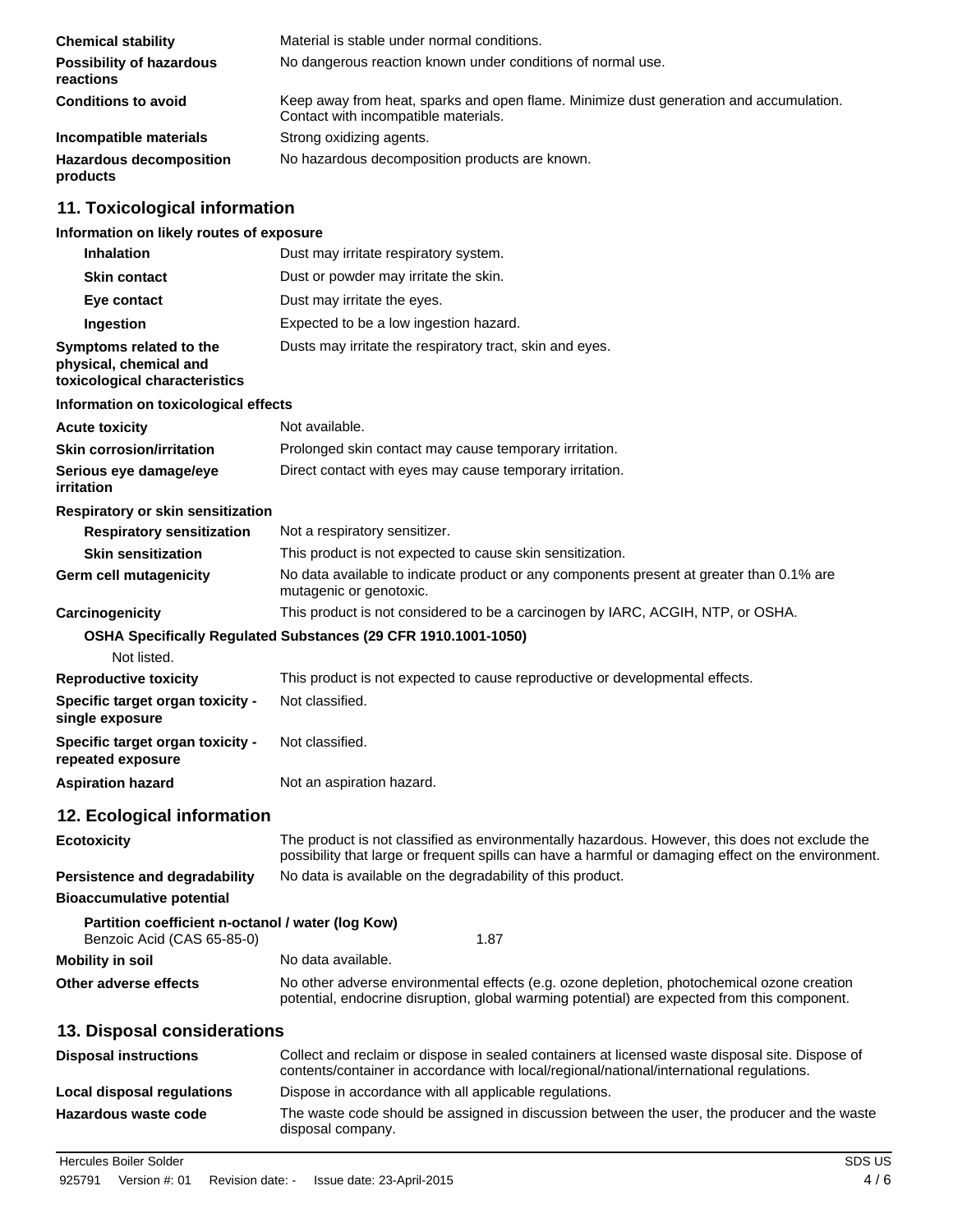| Waste from residues / unused<br>products                                       | Dispose of in accordance with local regulations. Empty containers or liners may retain some<br>product residues. This material and its container must be disposed of in a safe manner (see:<br>Disposal instructions). |
|--------------------------------------------------------------------------------|------------------------------------------------------------------------------------------------------------------------------------------------------------------------------------------------------------------------|
| <b>Contaminated packaging</b>                                                  | Empty containers should be taken to an approved waste handling site for recycling or disposal.<br>Since emptied containers may retain product residue, follow label warnings even after container is<br>emptied.       |
| <b>14. Transport information</b>                                               |                                                                                                                                                                                                                        |
| <b>DOT</b>                                                                     |                                                                                                                                                                                                                        |
| Not regulated as dangerous goods.                                              |                                                                                                                                                                                                                        |
| IATA                                                                           |                                                                                                                                                                                                                        |
| Not regulated as dangerous goods.                                              |                                                                                                                                                                                                                        |
| <b>IMDG</b>                                                                    |                                                                                                                                                                                                                        |
| Not regulated as dangerous goods.                                              |                                                                                                                                                                                                                        |
| Transport in bulk according to<br>Annex II of MARPOL 73/78 and<br>the IBC Code | Not applicable.                                                                                                                                                                                                        |
| 15. Regulatory information                                                     |                                                                                                                                                                                                                        |
| <b>US federal regulations</b>                                                  | This product is a "Hazardous Chemical" as defined by the OSHA Hazard Communication<br>Standard, 29 CFR 1910.1200.                                                                                                      |
|                                                                                | TSCA Section 12(b) Export Notification (40 CFR 707, Subpt. D)                                                                                                                                                          |
| Not regulated.                                                                 | OSHA Specifically Regulated Substances (29 CFR 1910.1001-1050)                                                                                                                                                         |
| Not listed.<br><b>CERCLA Hazardous Substance List (40 CFR 302.4)</b>           |                                                                                                                                                                                                                        |
| Benzoic Acid (CAS 65-85-0)                                                     | <b>LISTED</b>                                                                                                                                                                                                          |
| Superfund Amendments and Reauthorization Act of 1986 (SARA)                    |                                                                                                                                                                                                                        |
| <b>Hazard categories</b>                                                       | Immediate Hazard - No<br>Delayed Hazard - Yes<br>Fire Hazard - Yes<br>Pressure Hazard - No<br>Reactivity Hazard - No                                                                                                   |
| <b>SARA 302 Extremely hazardous substance</b>                                  |                                                                                                                                                                                                                        |
| Not listed.                                                                    |                                                                                                                                                                                                                        |
| SARA 311/312 Hazardous<br>chemical                                             | No                                                                                                                                                                                                                     |
| SARA 313 (TRI reporting)<br>Not regulated.                                     |                                                                                                                                                                                                                        |
| Other federal regulations                                                      |                                                                                                                                                                                                                        |
|                                                                                | Clean Air Act (CAA) Section 112 Hazardous Air Pollutants (HAPs) List                                                                                                                                                   |
| Not regulated.                                                                 | Clean Air Act (CAA) Section 112(r) Accidental Release Prevention (40 CFR 68.130)                                                                                                                                       |
| Not regulated.                                                                 |                                                                                                                                                                                                                        |
| <b>Safe Drinking Water Act</b><br>(SDWA)                                       | Not regulated.                                                                                                                                                                                                         |
| <b>US state regulations</b>                                                    |                                                                                                                                                                                                                        |
| US. Massachusetts RTK - Substance List                                         |                                                                                                                                                                                                                        |
| Benzoic Acid (CAS 65-85-0)                                                     | US. New Jersey Worker and Community Right-to-Know Act                                                                                                                                                                  |
| Benzoic Acid (CAS 65-85-0)                                                     | US. Pennsylvania Worker and Community Right-to-Know Law                                                                                                                                                                |
| Benzoic Acid (CAS 65-85-0)<br><b>US. Rhode Island RTK</b>                      |                                                                                                                                                                                                                        |
| Benzoic Acid (CAS 65-85-0)                                                     |                                                                                                                                                                                                                        |